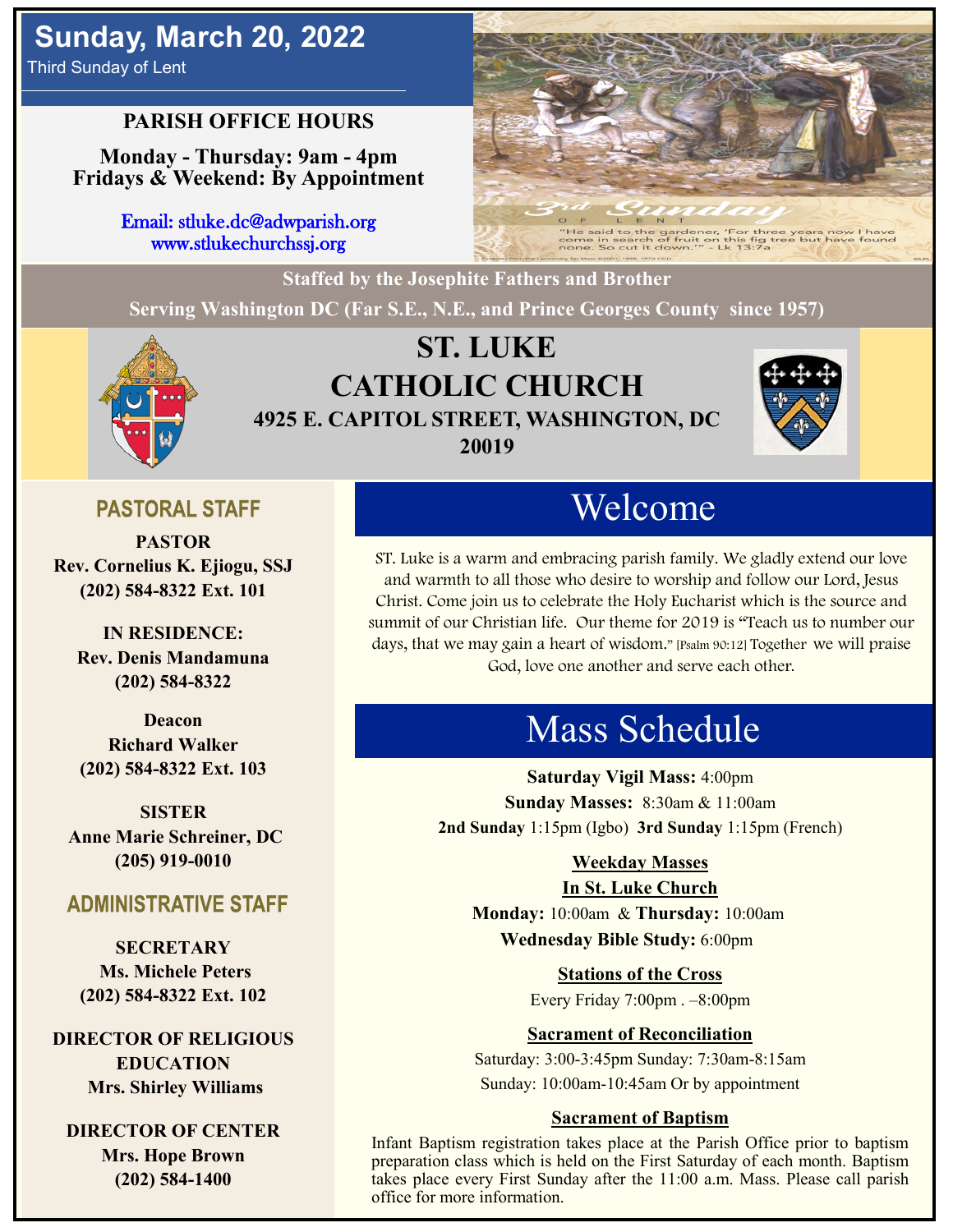## PASTOR'S CORNER

#### The Samaritan Woman: New Life in Christ

#### The Woman's Reaction

Over the course of the passage, we see how the Samaritan woman's perception of Jesus changes; first she sees Jesus as a Jew, then a prophet, then the Messiah. She is stunned that He is willing to associate with her, and later, that He knows about her relationship history. Eventually, she realizes that He is no ordinary man. The Samaritan woman is deeply impacted by her conversation with Jesus and is eager to share what she has learned. The testimony of the Samaritan woman is powerful among her people — having a greater impact than that of the disciples. John tells us that many Samaritans believed because of her testimony, and they came to Jesus and asked Him to stay in the town, resulting in even more conversions.

#### What This Passage Means for Us

This passage is important for us because it demonstrates how through the work of Jesus, salvation is extended not only to the Jews, but to everyone. Jesus, as our perfect Great High Priest, makes intercession for us, establishing a new covenantal relationship between God and man. Through His sacrifice, our sins are atoned for, and we are given new life, living in the fullness of His grace. The story of the woman at the well demonstrates that Jesus comes to the least of these. He cares for the outcasts of society.

The Samaritan woman was considered inferior because of her sex, ethnicity, and relationship history, but none of that mattered to Jesus because he saw her need for salvation. It is a reminder to us that God can save us no matter our circumstances, and that we do not need to overcome our sins in our own power before coming to Him. Additionally, as we spread the Gospel to our neighbors, we must remember to share it openly to all, even those whom society deems the lowest and unworthy.

Finally, this account shows that Jesus satisfies not only our physical needs, but our spiritual needs: whoever drinks the water I shall give will never thirst. If we follow Him, we can rest in the promise that the troubles of this world are temporary; we can endure them through the power of the Holy Spirit and have eternal hope in Christ.

Excerpt culled from https://www.nationalshrine.org/blog/ the-samaritan-woman-new-life-in-christ/

#### Reflection for third Sunday of lent

 Deserts can be lonely, isolated, and treacherous places. When a person wanders in a desert, they can easily get disoriented, dehydrated, confused, lost, and vulnerable. Temptation is at its peak, especially when confronted with something that may offer some respite or relief, even a mirage. Deserts can bring us to our weakest moment and tempt our faith. The Christian journey can be described as a desert experience as we vacillate back and forth, falling victim to the mirages of our lives versus the true, lifegiving water offered by God. We need a burning bush experience in our lives that convinces us of the power of God and reveals Him as the "I am" of all existence.

 Moses was leading his flock across the desert when he found himself at Mount Horeb. Mountains give us a fuller perspective of life, a panoramic view of what would otherwise be hidden from the limitations of our sight. That's when Moses met God. We have to find our way to a mountain experience where our vantage point can take on a wider view of life. Many things can do this for us: the birth of a child, the death of someone we love, the joy that comes from marveling at the beauty of God's work, the pondering of life's mysteries, and the ache of longing found deep within our souls. There are many things in life that can wake us up, give us a clearer, better view of things and become occasions where a bush may burn and God's presence as the eternal uncreated One is revealed.

 God is very patient and gives us the time and space we need to figure things out and bear some good fruit. He doesn't rush to cut us down or get frustrated with our barrenness. But we have to remember that the desert journeys of our lives come with some risks. The major risk is that we will mistakenly believe that the mirages are real. Thus, we fall victim to thinking that the respite and refreshment we seek is discovered in a place other than where it actually is. Our faith and the life of the Church are the safeguards we need to keep us properly orientated so that we don't get lost or confused and stay on course.

Liturgical Publication 2015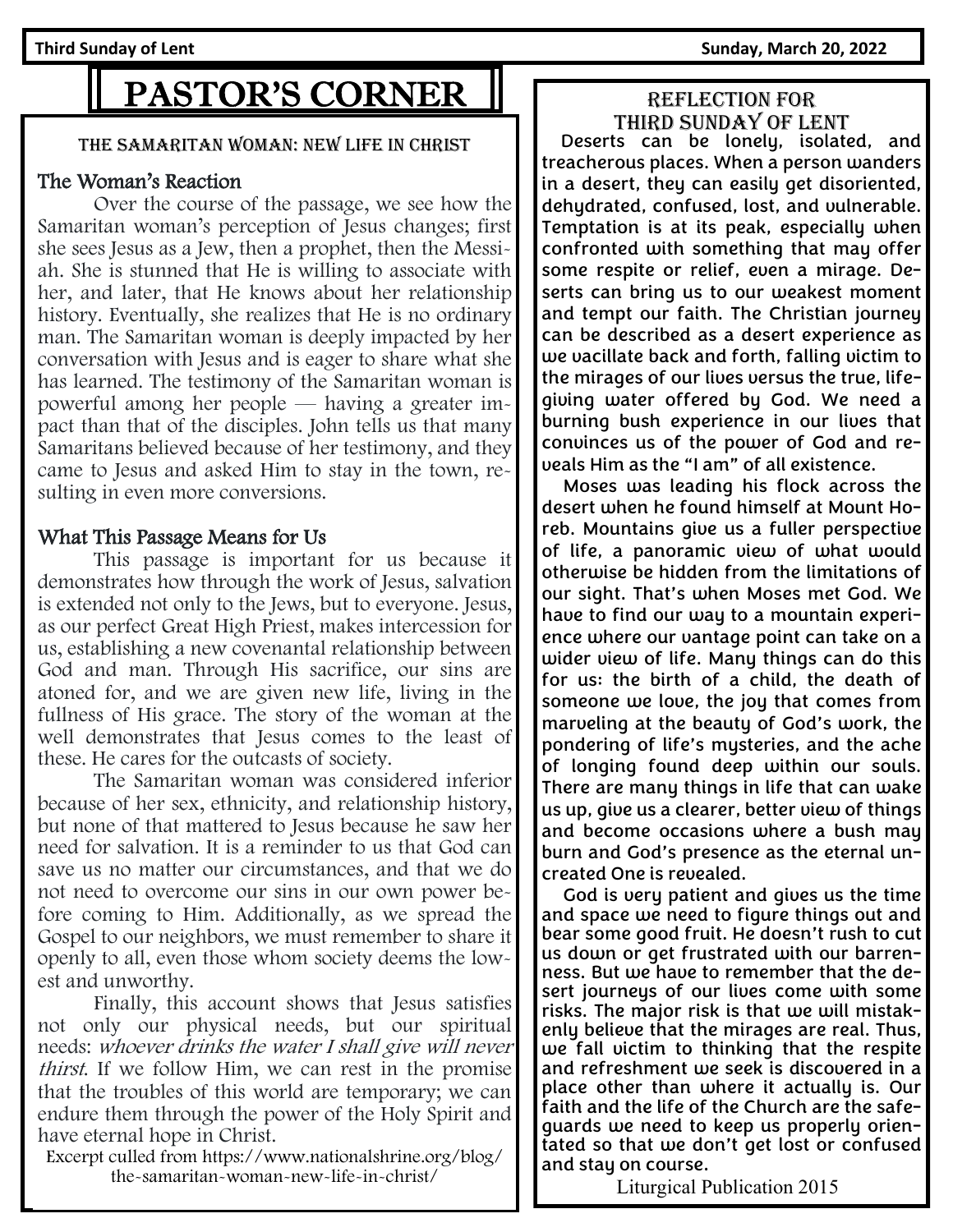HAPPY BIRTHDAY/ANNIVERSARY

We would like to wish a wonderful happy birthday

to Kamaria Harmon, Alan Holt and Martina NJor .

# MAY THE JOY OF THE LORD BE YOU STRENGTH!!!

## Church Support

Please consider making a donation to support our parish during this trying times. You may Drop off or mail your gifts to the parish. You may give online through our website: http:www.stlukechurchssj.org/ And clicking on the donate button. You may also **TEXT**: 202-335-3116

**Readings for the week of March 20, 2022**

**Sunday:** Exodus 3:1-8a, 13-15/Psalms 103:1-2, 3-4, 6-7, 8, 11 [8a]/1 Corinthians 10:1-6, 10-12/Luke 13:1 -9

**Monday:** 2 Kings 5:1-15ab/Psalms 42:2, 3; 43:3, 4/Luke 4:24-30

**Tuesday:** Deuteronomy 3:25, 34-43/Psalms 25: 4-5ab, 6 and 7bc, 8-9/Matthew 18:21-35 **Wednesday:** Deuteronomy 4:1, 5-9/Psalms 147:12-13, 15-16, 19-20/Matthew 5:17-19 **Thursday:** Jeremiah 7:23-28/Psalms 95:1-2, 6- 7, 8-9/Luke 11:14-23

**Friday:** Isaiah 7:10-14; 8:10/Psalms 40:7-8a, 8b-9, 10, 11/Hebrew 10:4-10/Luke 1:26-38 **Saturday:** Hosea 6:1-6/Psalms 51:3-4, 18-19, 20-21ab/Luke 18:9-14

**Next Sunday:** Joshua 5:9a, 10-12/Psalms 34:2-3, 4- 5, 6-7 [9a]/2 Corinthians 5:17-21/Luke 15:1-3, 11-32

#### **WEEKLY MASS**

**Monday 3/21 God's blessings and protection for Fr. Joseph Rodney by Wilson Family Eternal repose of the soul of James Free-land+++\_ by Family Thanksgiving for 66 years as a Daughter of Charity by Sister Anne Marie Shreiner**

**Tuesday 3/22 Lenten Weekday** **Wednesday 3/23 Lenten Weekday**

**Thursday 3/24 God's Blessings and protection for Fr. Joseph Rodney by Wilson Family Gods Blessings and protection for James Patterson by Family**

**Friday 3/25 The Annunciation of the Lord** 

**Saturday 3/26 Lenten Weekday** 

### Pray for the Sick & Shut-In of Our Parish

Barbara Barnes Blanche Bourm Barbara Batts Tanisha Bennett Tammy Berry William P. Brown Ruth Bundy Beatrice Carroll Melinda Conrad-Brown Edith Cornish Aniceto Charles Patricia Chase Valene Chemoo Joyce Cristwell Alvera Dance

Iyana Davage Joyce Diggs Lamont Diggs, Sr. Crawley Easely Marita C. Edelin Joshua M. Faison Kimbolyn Flowers Anthony Flowers Tina Garvin Florence Hall Steve Halle Chris Hawkins Charlene Haywood Brenda Henson James Holley Rudolph Holley

James Hughes Melvin Jamison Mary Ann Johnson David & Keisha Jones Dawn Lattimer Lawrence Lee Maria A. Logan Bernadette Mahoney Doreene Mahoney Barbara Mallory Doris McCannon Alice L. Montague Veronica Murray David Neal Florence Patterson Marlene Patterson

Silvia Perry Doreene Redd Corley Redd Leroy Sandifer Betty Smith Kayla Tatum Rolland Taylor Gloria Thompson-Price James F. Thompson, Jr. Matthew Thompson Barbara B. Tyler Wayne A. Wallace Marquita Ward Shiela Washington Steven Washington

Cecelia Williams Wellington Waters Dolores Woodard, Jr. Harold Woodard, Sr.

St Luke military families.

All the Homeless men and women in our community.

Please pray for all those who are sick but have no one to pray for them